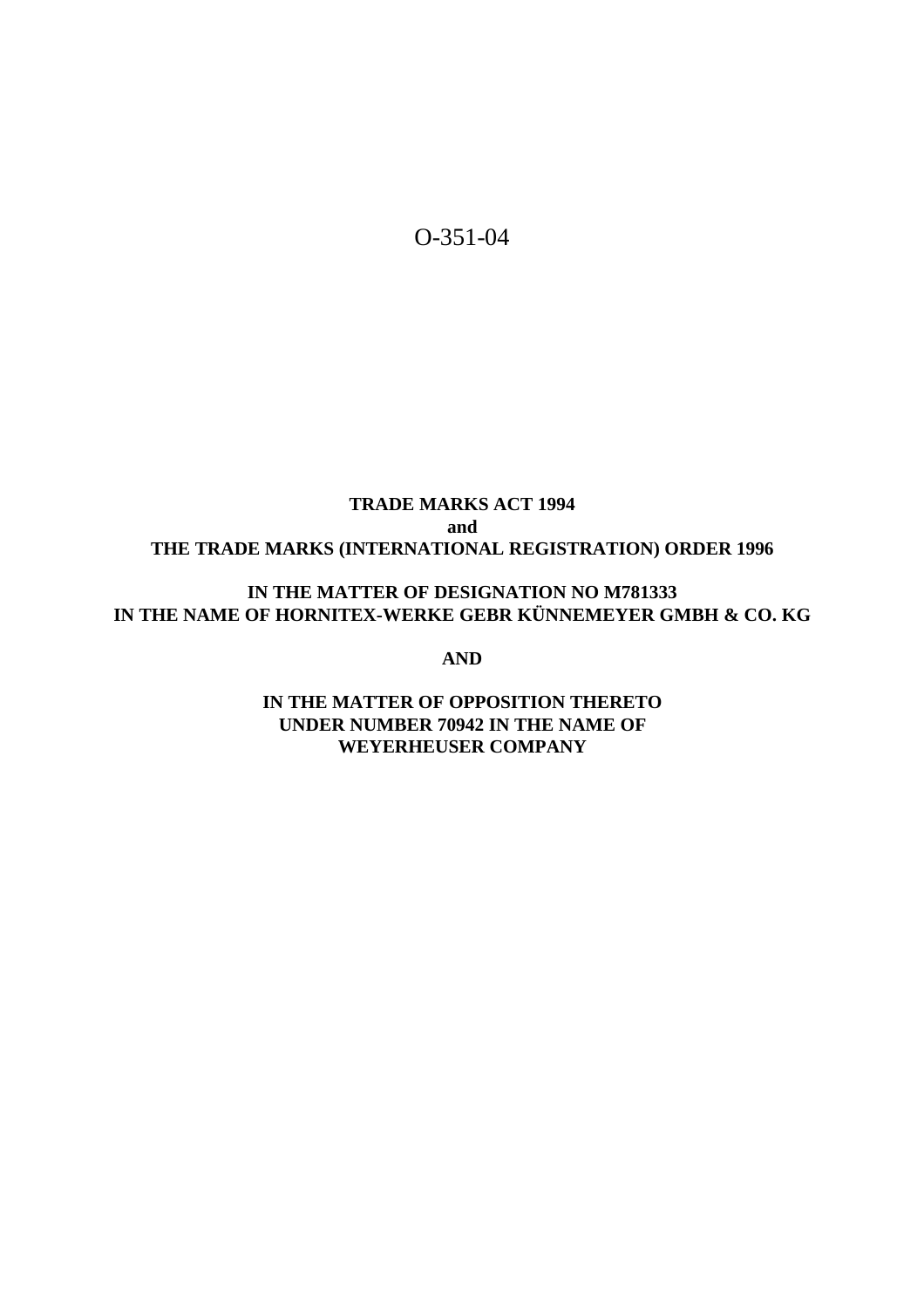# **TRADE MARKS ACT 1994 and The Trade Marks (International Registration) Order 1996**

# **IN THE MATTER OF designation No M781333 in the name of Hornitex-Werke Gebr Künnemeyer GmbH & Co KG**

**And**

# **IN THE MATTER OF opposition thereto under No 70942 in the name of Weyerheuser Company**

# **Background**

1. On 25 April 2002, Hornitex-Werke Gebr Künnemeyer GmbH & Co. KG registered a trade mark under the Madrid Union, designating the United Kingdom as a country to which protection was sought to be extended.

2. The trade mark is protected in Class 19 in respect of the following goods:

Wood-based panels including such with decorative faced or vanished surfaces and with wood veneers, also as parts ready for assembly, laminates in the form of sheets.

3. The mark for which registration is sought is as follows:



The applicant claims the colours red, white and black as an element of the mark.

4. On 25 October 2002, Weyerheuser Company filed notice of opposition to this designation. The grounds of opposition are in summary:

| 1 Under Section $5(2)(b)$  | because the trade mark is similar and the goods<br>for which registration is sought are identical or<br>similar to the mark and goods owned by the<br>opponents. |
|----------------------------|------------------------------------------------------------------------------------------------------------------------------------------------------------------|
| 2. Under Section $5(4)(a)$ | by virtue of the law of passing off.                                                                                                                             |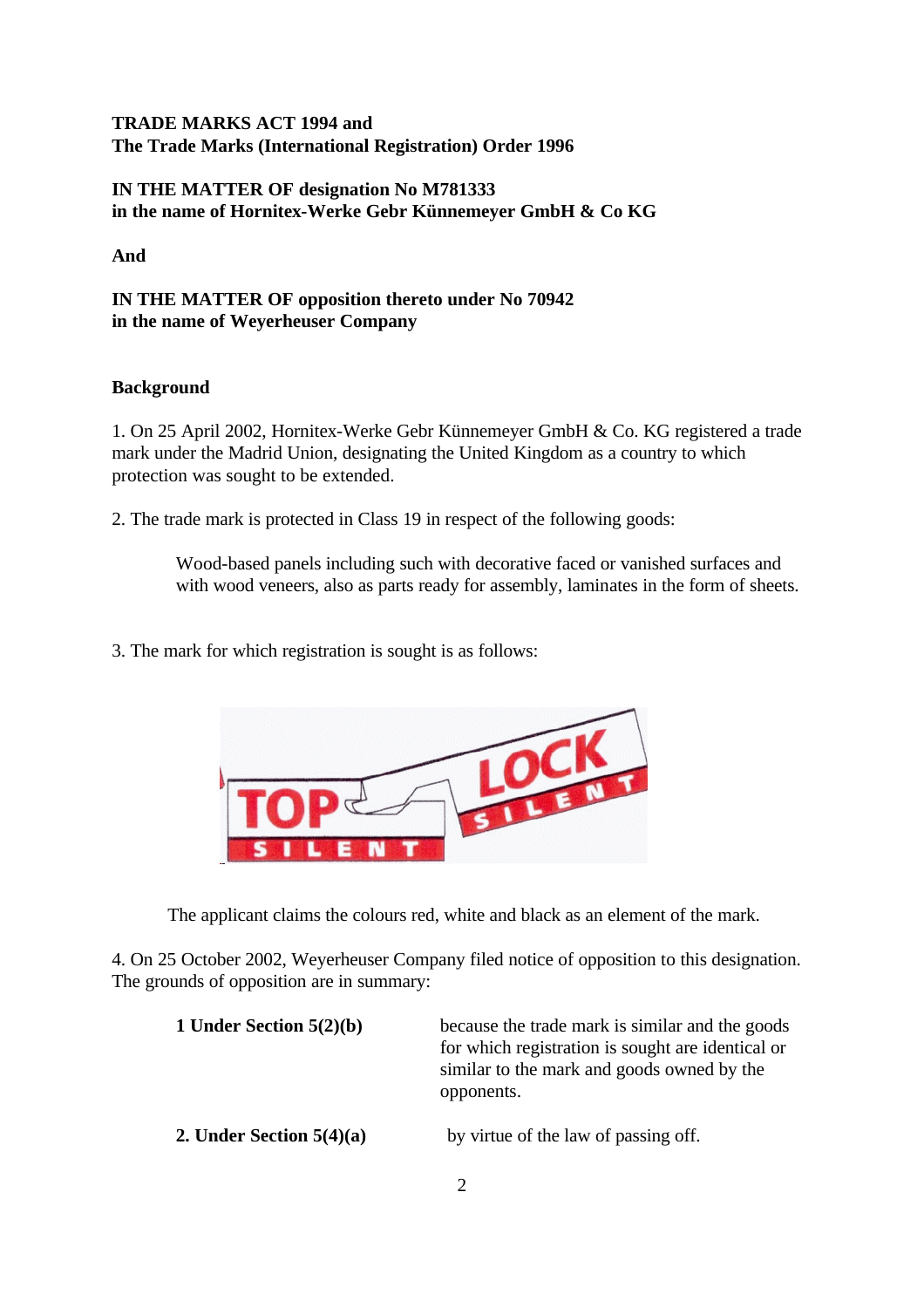5. The applicants filed a Counterstatement in which they deny the grounds on which the opposition is based.

6. Both sides request that costs be awarded in their favour.

7. Both sides filed evidence in these proceedings. Neither side took up the offer of an oral hearing although the attorneys acting for the opponents filed written submissions in lieu of being heard. After a careful consideration of the evidence and submissions I hereby give my decision.

#### **Opponents= evidence**

8. This consists of a Witness Statement dated 16 September 2003, from James Sweet, UK Regional Sales Manager of Trus Joist sprl (Trus Joist Europe), a position he has held since 1 October 2001, having been with the company since 1998.

9. Mr Sweet says that Trus Joist Europe is the wholly owned operating division of the opponents with responsibility for marketing and selling amongst other things, products that are associated with the SILENT FLOOR brand in the UK. Exhibit JS1 consists of a resumé of the history of Trus Joist, the only reference to SILENT FLOOR being related to the acquisition of the company by the opponents in January 2000.

10. Mr Sweet describes the applications of timber in building, stating that the opponents= engineered timber is essentially made from strands, strips or veneers of machined timber which is glued together under pressure. Exhibits JS2 and JS3 consist of product literature for the opponents= products, including their SILENT FLOOR I beam system. The exhibits can be dated as originating from at least as early as 1999 and 1995, respectively.

11. Mr Sweet gives the turnover for his companys SILENT FLOOR system since its launch in the UK in 1997, which ranges from ,1,755,000 in 1997, rising year on year to ,17,131,000 in 2001, the last year prior to the relevant date. He says that joists, rim boards, beams and columns have been sold under the SILENT FLOOR brand, exhibit JS4 showing the use of the name on floor joists. Mr Sweet states that SILENT FLOOR goods have been sold throughout the UK.

12. Mr Sweet says that SILENT FLOOR goods have been extensively promoted throughout the UK, primarily in trade publications and at exhibitions giving examples of both, and as a sponsor of the Building Awards between 1998 and 2002. Exhibit JS5 consists of samples of promotional materials, including, an advertisement that shows SILENT FLOOR beams supporting a laminate floor, the same and similar advertisements appearing in trade publications, the earliest dating from July 2000. The earliest advertisement/feature relating to SILENT FLOOR appeared in RIBA Journal in January 1997. The exhibit shows the opponents= SILENT FLOOR to have received widespread exposure in the trade. Mr Sweet mentions that his company has advertised via a radio station and mainstream magazines to potential home buyers. He details the figures for advertising spend, although does not say that this is solely in respect of SILENT FLOOR. Exhibit JS6 consists of a brochure detailing the SILENT FLOOR product. It contains a section with a AHomebuyer=s Guarantee@ referring to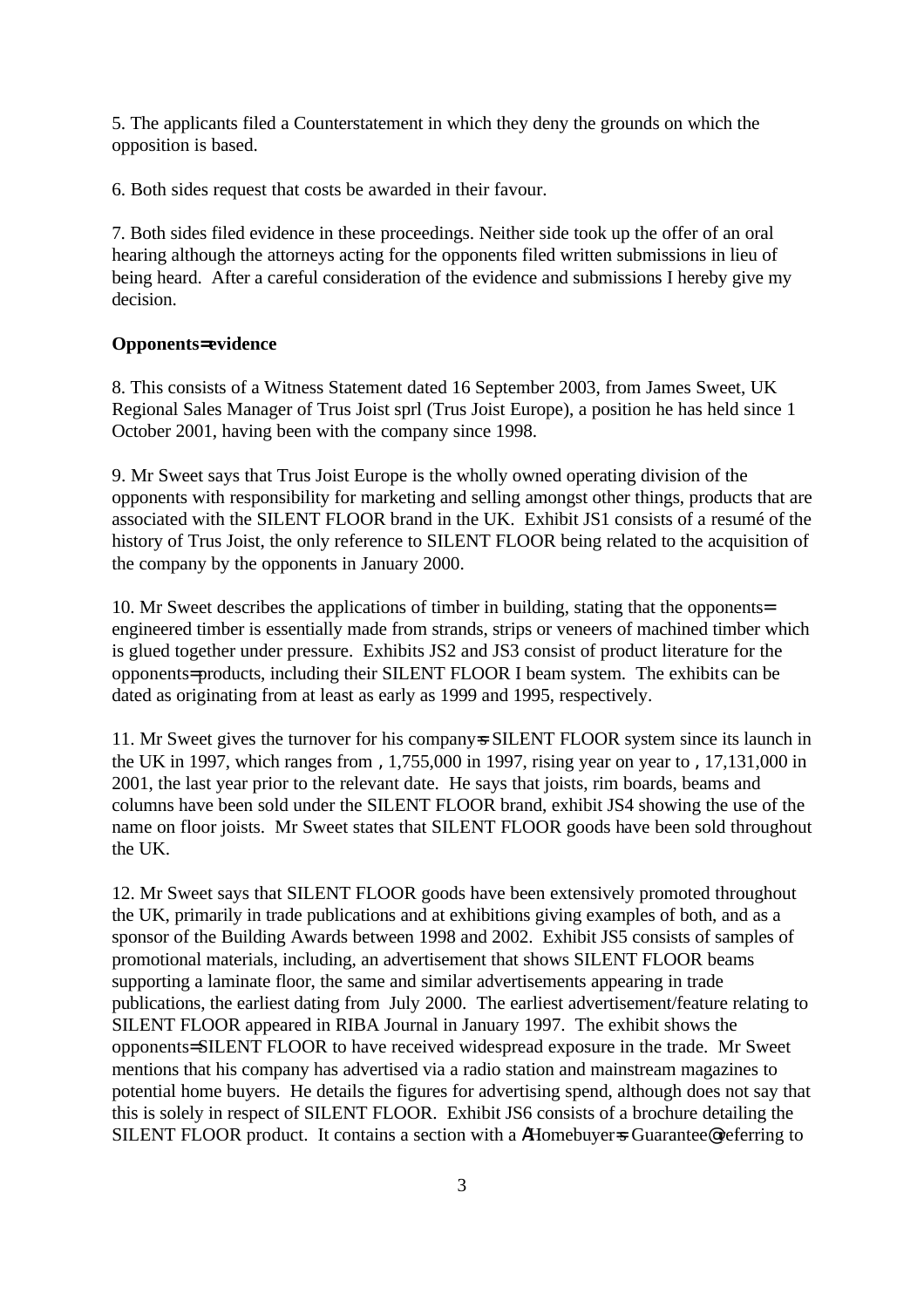the products Aused in your home@ so is clearly aimed at the house buyer rather than the builder, but there is no information regarding the number issued. The brochure contains a copyright date of 1998.

13. Mr Sweet says that the main customers for his companys products include the largest home build companies, some of which he lists. He goes on to say that the products are also sold through builder=s merchants, exhibit JS7 being a list of all dealers stocking SILENT FLOOR. He refers to the website of Travis Perkins, one of the merchants listed in exhibit JS7, highlighting that it is possible to view the opponents= SILENT FLOOR under the Timber section, and laminate flooring materials in the Prepared Softwood section. Mr Sweet considers this to show that the respective goods share the same channels of trade.

## **Applicants= evidence**

14. This consists of a Statutory Declaration dated 3 March 2004, and comes from Helen Jane Forsyth, a partner in the firm of Keith W Nash & Co, the applicants-representatives in these proceedings.

15. Ms Forsyth refers to exhibit HJF1, which consists of a brochure for the applicants= laminate flooring products. The brochure is undated but Ms Forsyth confirms that the applicants have offered these products for sale in the UK since 2002. Exhibit HJF2 consists of product information and installation instructions for the laminate flooring. Ms Forsyth highlights that the applicants= goods have a decorative finish and do not provide the main structural strength of the floor which is provided by the floor joists to which the flooring is attached. Ms Forsyth refers to the differences in the nature of the respective goods, and the channels of trade.

16. That concludes my review of the evidence insofar as it is relevant to these proceedings.

## **Decision**

17. Turning first to the objection based on Section 5(2)(b) of the Act. That section reads as follows:

A**5.**-(2) A trade mark shall not be registered if becauseB

(b) it is similar to an earlier trade mark and is to be registered for goods or services identical with or similar to those for which the earlier trade mark is protected,

there exists a likelihood of confusion on the part of the public, which includes the likelihood of association with the earlier trade mark.<sup>@</sup>

18. An earlier trade mark is defined in Section 6 of the Act as follows: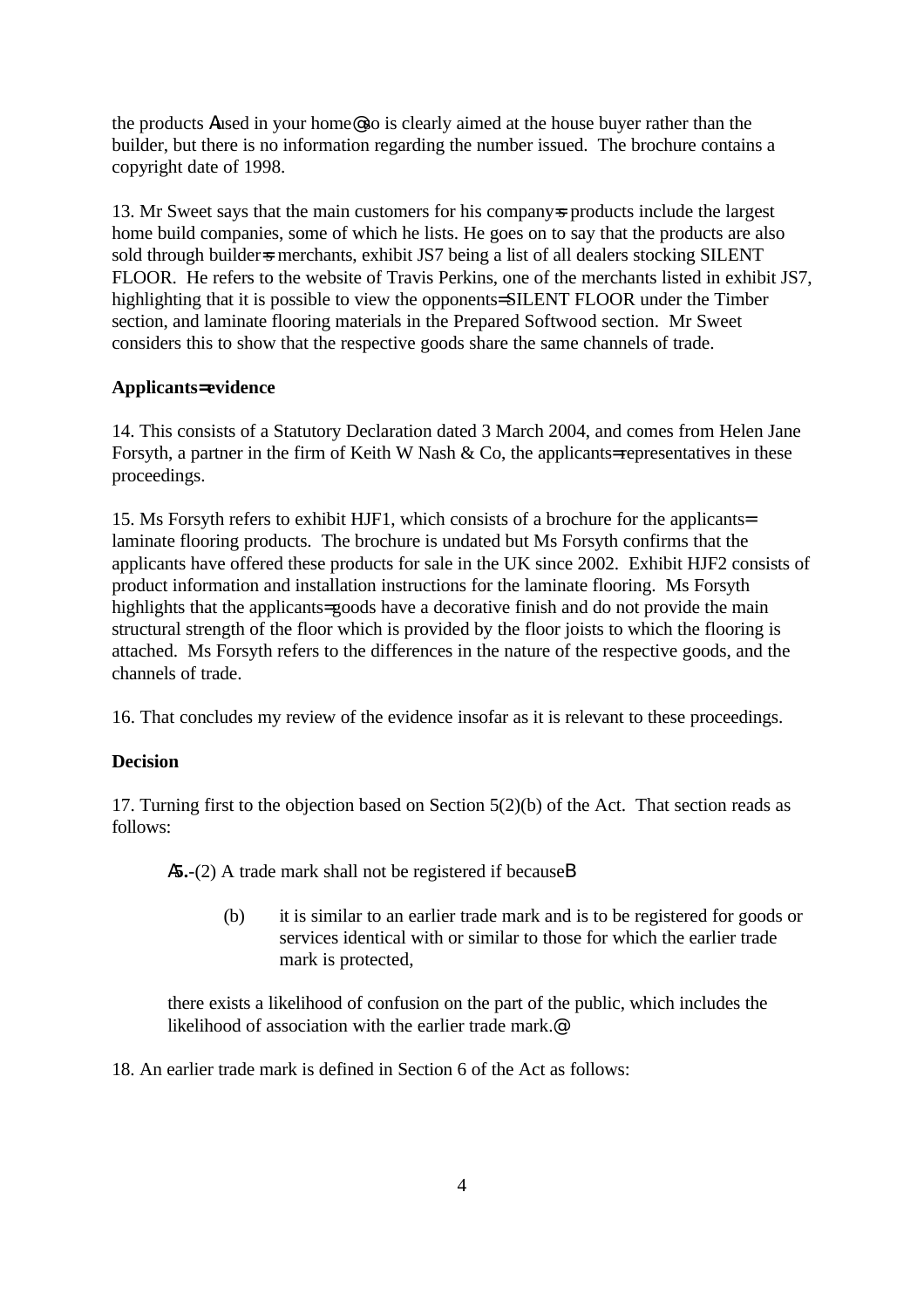A**6.**- (1) In this Act an Aearlier trade mark@ meansB

(b) a registered trade mark, international trade mark (UK) or Community trade mark which has a date of application for registration earlier than that of the trade mark in question, taking account (where appropriate) of the priorities claimed in respect of the trade marks,@

19. In a consideration of a likelihood of confusion or deception I must take into account the guidance provided by the European Court of Justice (ECJ) in *Sabel BV v Puma AG* [1998] *RPC 199, Canon Kabushiki Kaisha v Metro-Goldwyn-Mayer Inc* [1999] RPC 117, *Lloyd Schuhfabrik Meyer & Co GmbH v Klijsen Handel B.V.* [2000] 45 F.S.R. 77 and *Marca Mode CV v Adidas AG* [2000] E.T.M.R. 723. It is clear from these cases that:

- (a) the likelihood of confusion must be appreciated globally, taking account of all relevant factors; *Sabel BV v Puma AG;*
- (b) the matter must be judged through the eyes of the average consumer of the goods/services in question; *Sabel BV v Puma AG,* who is deemed to be reasonably well informed and reasonably circumspect and observant - but who rarely has the chance to make direct comparisons between marks and must instead rely upon the imperfect picture of them he has kept in his mind; *Lloyd Schuhfabrik Meyer & Co. GmbH v Klijsen Handel B.V.;*
- (c) the average consumer normally perceives a mark as a whole and does not proceed to analyse its various details; *Sabel BV v Puma AG;*
- (d) the visual, aural and conceptual similarities of the marks must therefore be assessed by reference to the overall impressions created by the marks bearing in mind their distinctive and dominant components; *Sabel BV v Puma AG;*
- (e) a lesser degree of similarity between the marks may be offset by a greater degree of similarity between the goods, and vice versa; *Canon Kabushiki Kaisha v Metro-Goldwyn-Mayer Inc;*
- (f) there is a greater likelihood of confusion where the earlier trade mark has a highly distinctive character, either per se or because of the use that has been made of it; *Sabel BV v Puma AG;*
- (g) mere association, in the sense that the later mark brings the earlier mark to mind, is not sufficient for the purposes of Section 5(2); *Sabel BV v Puma AG*;
- (h) further, the reputation of a mark does not give grounds for presuming a likelihood of confusion simply because of a likelihood of association in the strict sense; *Marca Mode CV v Adidas AG;*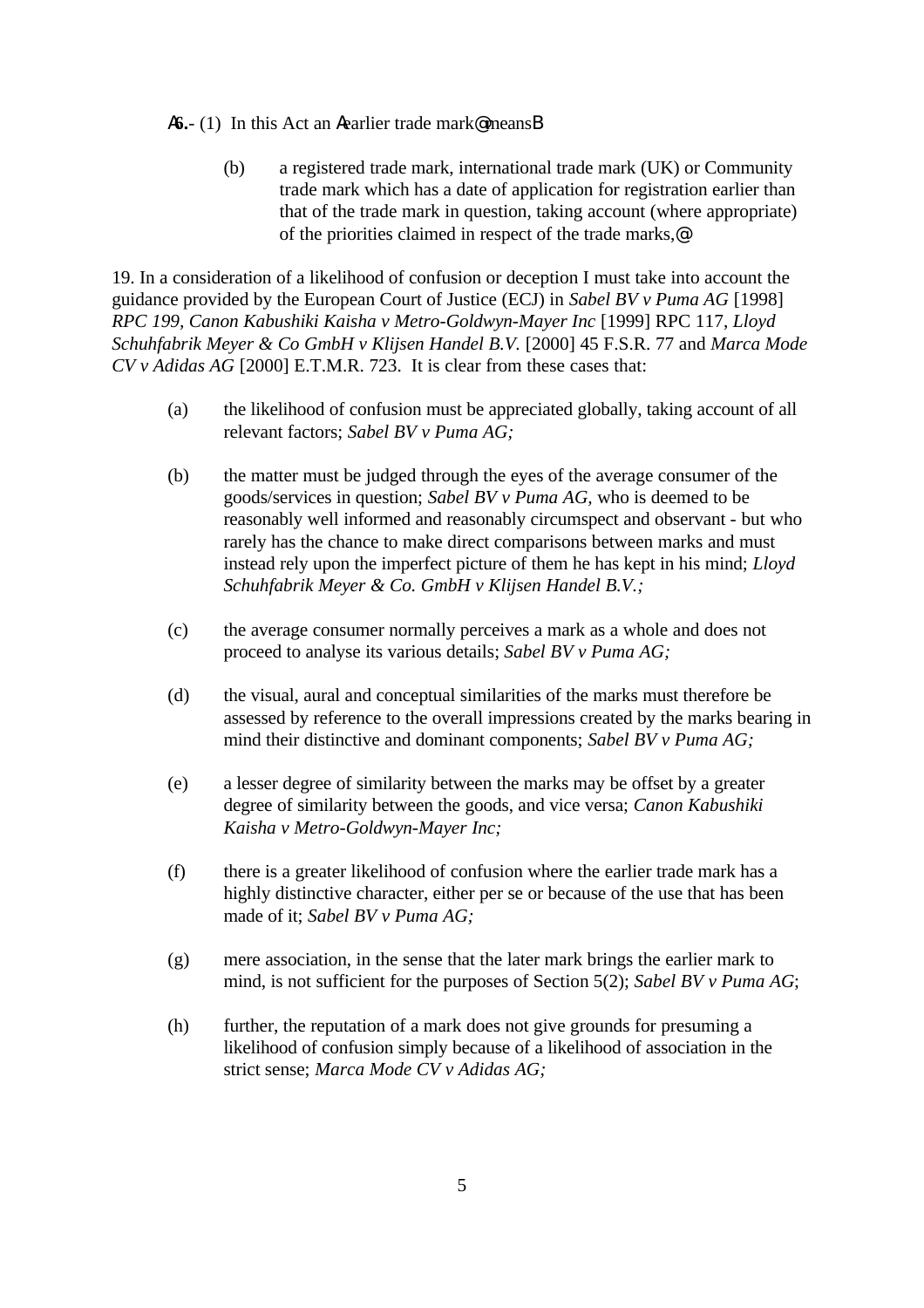(i) but if the association between the marks causes the public to wrongly believe that the respective goods come from the same or economically linked undertakings, there is a likelihood of confusion within the meaning of the section; *Canon Kabushiki Kaisha v Metro-Goldwyn-Mayer Inc.*

20. The opponents rely on two earlier marks; Community Trade Mark No. 528620 for the trade mark SILENT FLOOR, and UK trade mark 1451668 for the trade mark THE SILENT FLOOR. Both are in respect of the following specification of goods in Class 19:

AStructural support joists for use in or in the construction of floors.<sup>@</sup>

21. Turning first to the question of the similarity or otherwise of the respective marks. The case law states that the average consumer normally perceives a mark as a whole and does not proceed to analyse its various details, but qualifies this by saying that the distinctiveness and dominance of individual components should have some bearing.

22. The figurative element of the applicants= mark is no more than a representation of the goods depicting how the individual planks connect together. SILENT is an ordinary English word the meaning of which will be readily understood by the consumer of the goods in question. Whilst I do not consider it to be a word apt to describe a characteristic of flooring per se, I believe that the consumer is likely to regard it as such. TOP LOCK is a combination of two ordinary English words that allude to a characteristic of the goods, a fact emphasised by the figurative element which depicts the two cross-sections being locked into position by use of a groove system on the top part of the leading panel. Whilst the descriptive relevance of these words is none too covert, the manner in which they are represented and their ungrammatical use ensures that they will speak to the consumer as a badge of origin, and on my analysis, if there is a distinctive and dominant element of the applicants= mark, it is these words.

23. The distinctive or dominant component of the opponents= earlier marks must be the word SILENT. I have stated in my analysis of the applicants= mark that from the academic question of its distinctiveness, I do not consider the word SILENT to be apt to describe a characteristic of floor joists per se. However, given its obvious meaning and the fact that in their product literature the opponents make frequent reference to the fact that their SILENT FLOOR joists do not distort and allow floors to squeak or become noisy this is how I believe the consumer will view the word.

24. The mark applied for consists of the words TOP LOCK contained within a figurative element that I recognise to be a cross-section of two interlocking laminate flooring sheets, with the words SILENT in the lower layer of each of the profiles. With the opponents= earlier marks being plain words, and the applicant=s mark consisting of a device and words, it cannot be a surprise that on first impression I find the respective marks are visually very different.

25. In my analysis of the elements of the respective marks I expressed my view that the words TOP LOCK are the dominant distinctive element of the applicants= mark, and it is by these words that I consider the consumer will refer to the mark. Consequently, in oral use the marks will be completely distinct. I see no reason why the consumer would ignore the more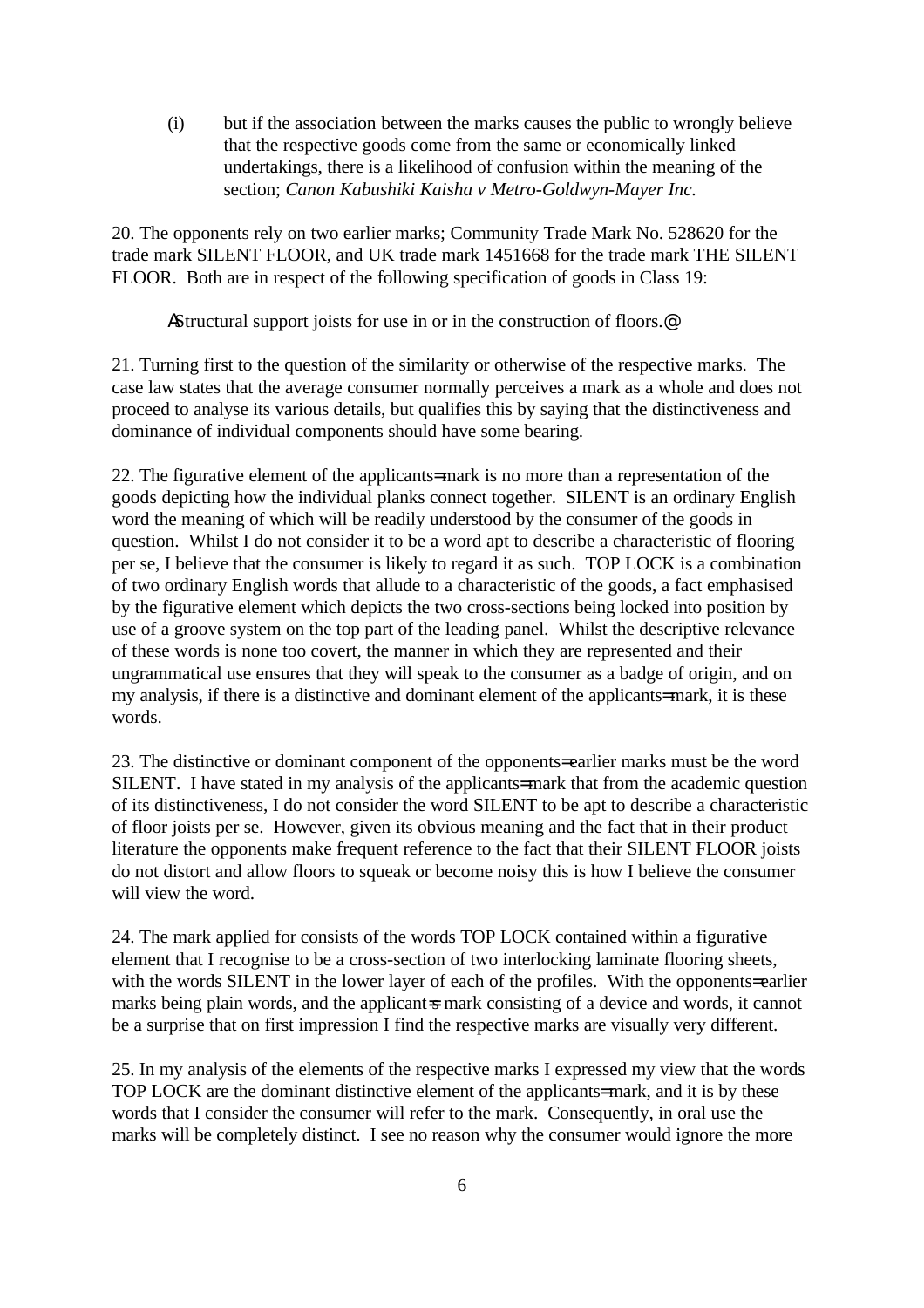prominent words and refer to the applicants= mark by the word SILENT, that is unless they do so in conjunction with TOP LOCK. Insofar as both marks refer to SILENT they will send out the same conceptual idea.

26. On the question of whether the respective goods are similar I look to the guidance of Jacob J. in *British Sugar Plc v James Robertson & Sons Ltd* [1996] RPC 281 and in the judgement of the European Court of Justice in *Canon Kabushiki Kaisha v Metro-Goldwyn-Mayer Inc* Case C- 39/97 case. With these cases in mind I propose to consider the question of similarity by a consideration of the following factors:

- (a) The nature of the goods or services;
- (b) The end-users of the goods or services;
- (c) The way in which the goods or services are used;
- (d) Whether the respective goods or services are competitive or complementary. This may take into account how those in trade classify goods and the trade channels through which the goods or services reach the market;
- (e) In the case of self-serve consumer items, where in practice they are respectively found or likely to be found in supermarkets and in particular whether they are, or are likely to be, found on the same or different shelves;
- (f) In determining whether similarity between the goods or services covered by two trade marks is sufficient to give rise to the likelihood of confusion, the distinctive character and reputation of the earlier mark must be taken into account.

27. Both specifications cover wood products for use in building, so to that extent their nature is notionally the same although laminate boards and flooring are more finishing/decorative products whereas the opponents= product is structural. Whilst the evidence shows the opponents= beams to be available to the building industry, and through builder=s merchants, in reality I would say that it is primarily a product that would be sought and used by those engaged in the building trade. There is evidence that the builders merchant Travis Perkins is a stockist of the opponents= product also sells other wood products such as laminate flooring. Given that both are building materials I do not see this as surprising, and in my experience is typical of the trade. But as highlighted by the evidence, these goods are classified in distinct product areas. Although used in proximity to structural beams, I would not consider laminate panels/flooring and structural floor joists to be either complementary or competitive. The applicants= specification also contains the description Awood-based panels@ the exact scope of which is uncertain and may well include goods much closer in nature and purpose to structural beams, and conceivably goods that would be considered at least complementary.

28. In my mind there is no doubt that the opponents have established a strong reputation in the name SILENT FLOOR in relation to their structural I beam joists, but that appears to be the extent of it. Although their promotional materials show the joists being used in conjunction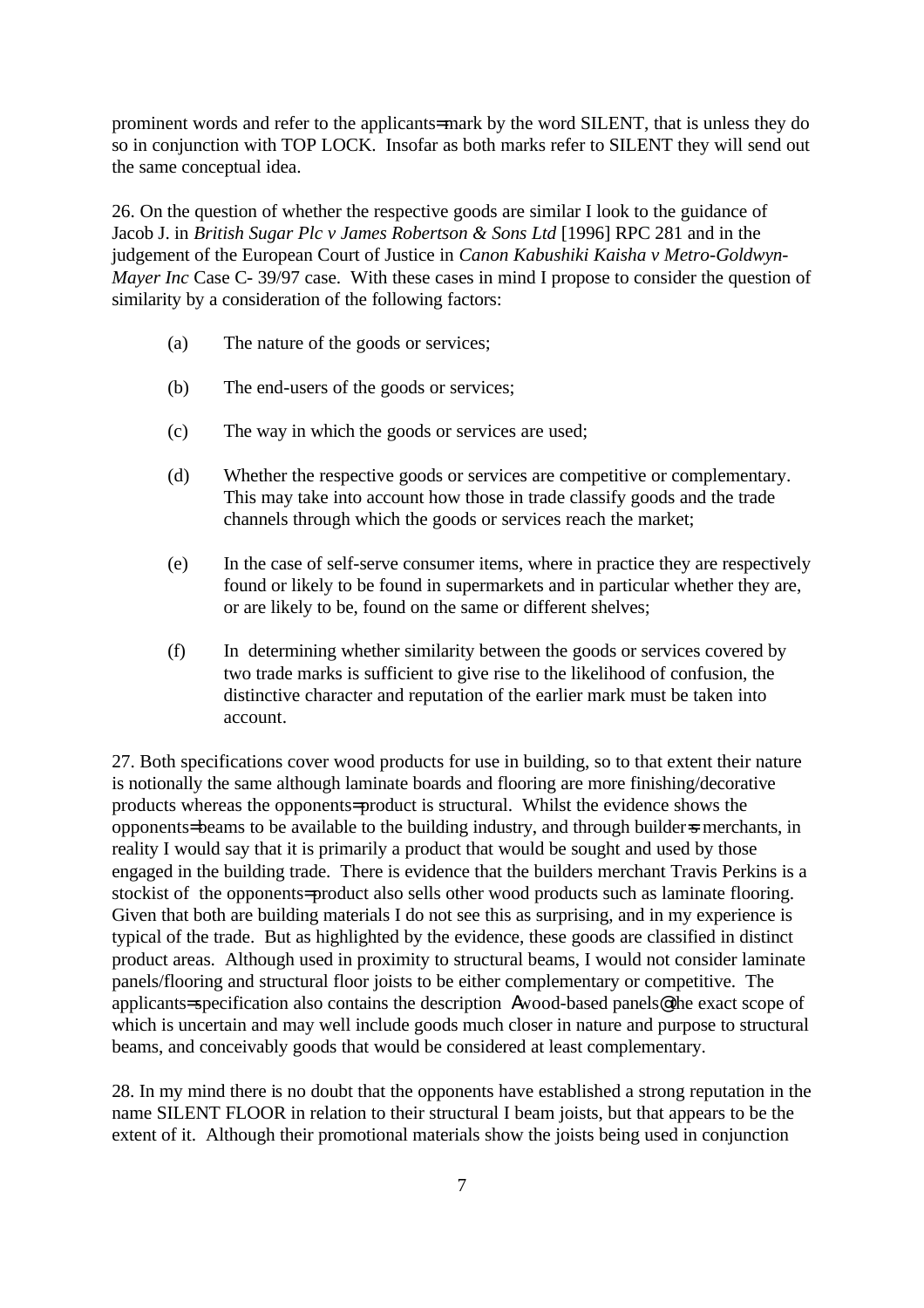with flooring, this is purely part of the means of illustrating their joists; there is never any mention or suggestion that the company manufactures or supplies both.

29. On my assessment I would say that other than perhaps the Awood based panels@ the goods covered by the applicants= specification are not similar to those of the opponents= earlier marks. As I have said, I am not entirely clear as to exactly what the description Awood based panels@ would cover and it seems to be sufficiently broad to encompass goods that would be considered to be similar to the opponents= floor joists.

30. Given the technical nature of structural support beams for floors, it seems most likely that any potential purchaser, professional or DIYer, will exercise a good degree of care in the selection, paying attention to details such as length, specification, etc. The same must be said of the laminated products in the applicants= specification, which will be selected on colour, suitability etc.

31. If the opponents have a case, it exists in my view in the argument that there may be confusion through imperfect recollection. That argument relies upon the proposition that the addition of the words TOP LOCK in the applicants' mark will be insufficient to indicate a different trade origin to the public, but also that the word SILENT will be picked out of the applicants' mark, and through poor recollection be confused with the opponents' marks. In the *Sabel- Puma* case it was said AThe average consumer normally perceives a mark as a whole and does not proceed to analyse its various details.@ which, if applied to this case would support the view that there is little likelihood of confusion.

32. In *Office Cleaning Services Ltd* [1946] RPC 39 it was held that where a trader adopts a trading name containing words in common use, some risk of confusion may be inevitable, but that risk must be run unless the first trader is allowed an unfair monopoly, and in such cases the Court will accept comparatively small differences as sufficient to avert confusion. This seems an eminently sensible approach. Whilst there is no evidence that the word SILENT is in common use in the trade, it is a word in common use in the English language, and in this case the differences in the respective marks are far from small.

33. Taking all of the above factors into account and adopting the Aglobal@ view advocated, I find that whilst there are some similarities these are more than outweighed by the differences. I do not consider that use by the applicants of their mark in respect of the goods for which they seek registration will cause the public to wrongly believe that their goods come from the opponents or an economically linked undertaking, and consequently, there is no likelihood of confusion. The ground under Section 5(2)(b) fails.

34. Turning to the ground under Section 5(4)(a). That section reads as follows:

- A**5.**(4) A trade mark shall not be registered if, or to the extent that, its use in the United Kingdom is liable to be prevented-
	- (a) by virtue of any rule of law (in particular, the law of passing off) protecting an unregistered trade mark or other sign used in the course of trade, or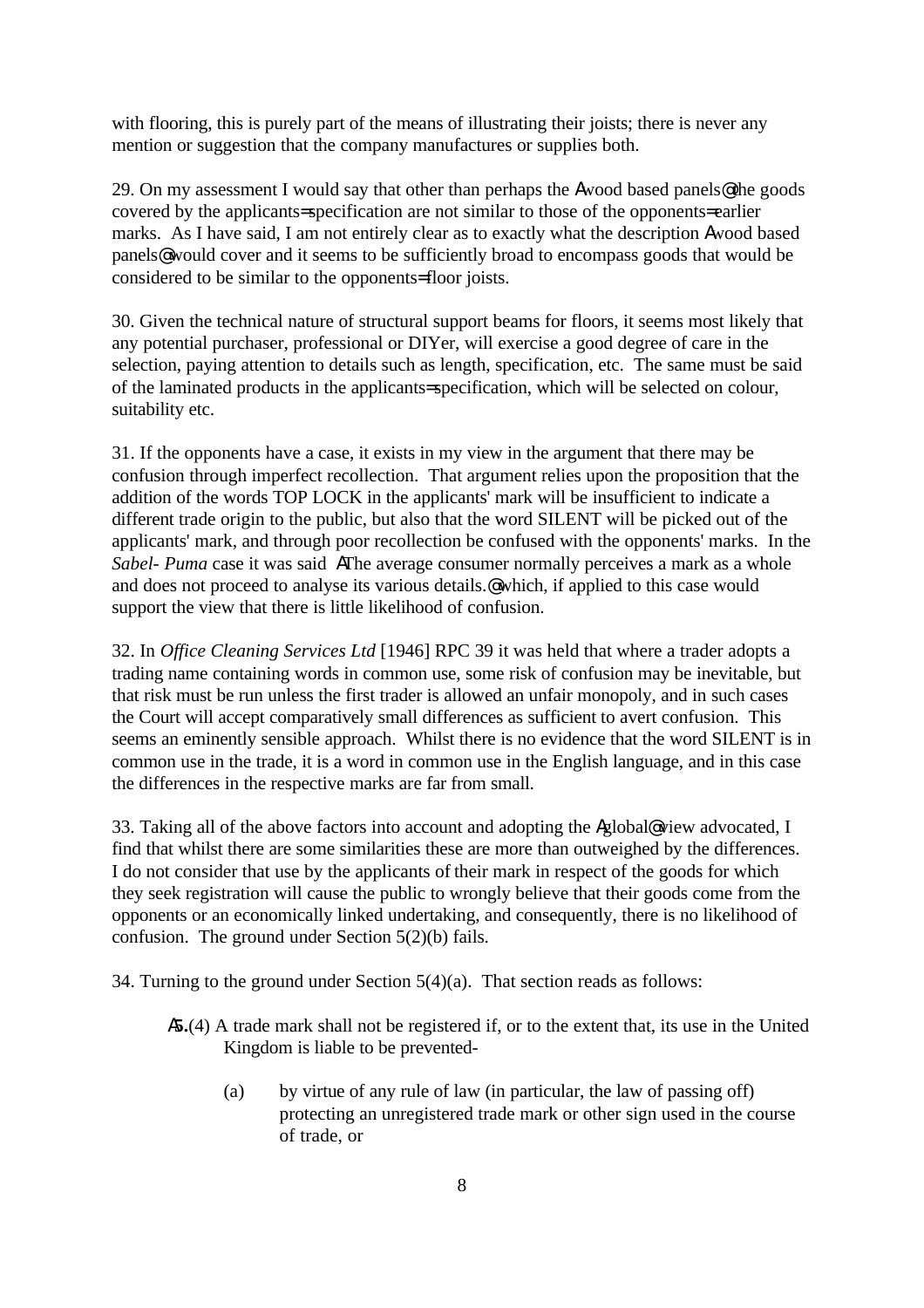A person thus entitled to prevent the use of a trade mark is referred to in this Act as the proprietor of an Aearlier right@in relation to the trade mark.@

35. Mr Geoffrey Hobbs QC sitting as the Appointed Person in the *Wild Child* case [1998] RPC 455 set out a summary of the elements of an action for passing off. The necessary elements are said to be as follows:

- (a) that the plaintiff=s goods or services have acquired a goodwill or reputation in the market and are known by some distinguishing feature;
- (b) that there is a misrepresentation by the defendant (whether or not intentional) leading or likely to lead the public to believe that goods or services offered by the defendant are goods or services of the plaintiff; and
- (c) that the plaintiff has suffered or is likely to suffer damage as a result of the erroneous belief engendered by the defendant is misrepresentation.

36. To the above I add the comments of Pumfrey J in *South Cone Incorporated v Jack Bessant, Dominic Greensmith, Kenwyn House, Gary Stringer (a partnership)* case, [2002] RPC 19, in which he said:

AThere is one major problem in assessing a passing off claim on paper, as will normally happen in the Registry. This is the cogency of the evidence of reputation and its extent. It seems to me that in any case in which this ground of opposition is raised the Registrar is entitled to be presented with evidence which at least raises a prima facie case that the opponent seputation extends to the goods comprised in the applicant separation specification of goods. The requirement of the objection itself are considerably more stringent than the enquiry under Section 11 of the 1938 Act (See Smith Hayden (OVAX) (1946) 63 RPC 97 as qualified by BALI [1969] RPC 472). Thus the evidence will include evidence from the trade as to reputation; evidence as to the manner in which the goods are traded or the services supplied; and so on.

Evidence of reputation comes primarily from the trade and the public, and will be supported by evidence of the extent of use. To be useful, the evidence must be directed at the relevant date. Once raised the applicant must rebut the prima facie case. Obviously he does not need to show that passing off will not occur, but he must produce sufficient cogent evidence to satisfy the hearing officer that it is not shown on the balance of possibilities that passing off will occur.@

37. I have accepted that the opponents have discharged the onus of establishing that they have the requisite reputation in respect of SILENT FLOOR in respect of their I beam joists, and I believe the same must be said in respect of goodwill. However, as I have stated in my consideration above I do not consider that the respective marks are similar, and that being the case I do not see that I can find that use of the mark applied for in respect of the goods for which registration is sought would be a misrepresentation likely to lead the public to believe that their goods are those of the opponents, or are in some way connected. I do not consider